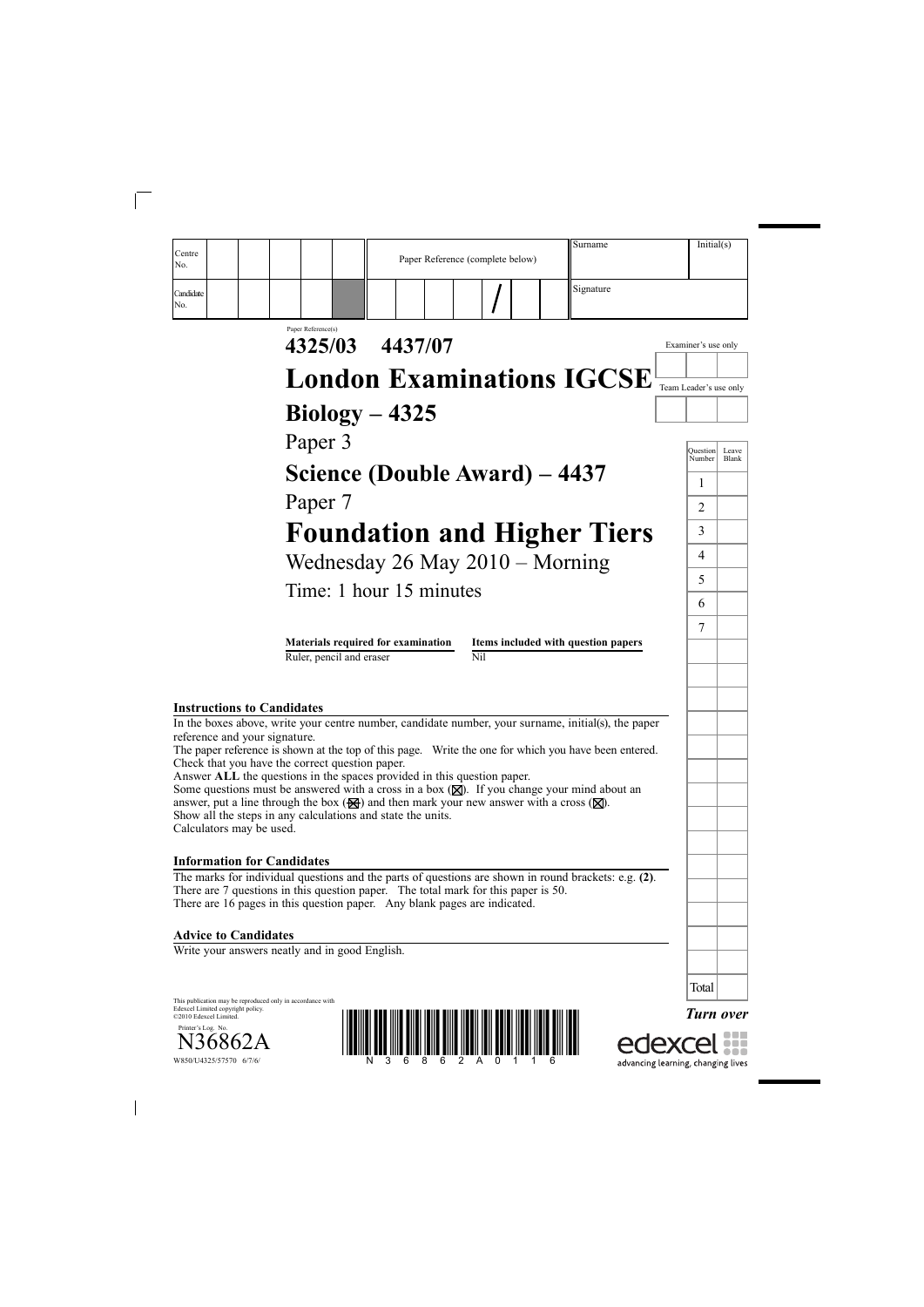

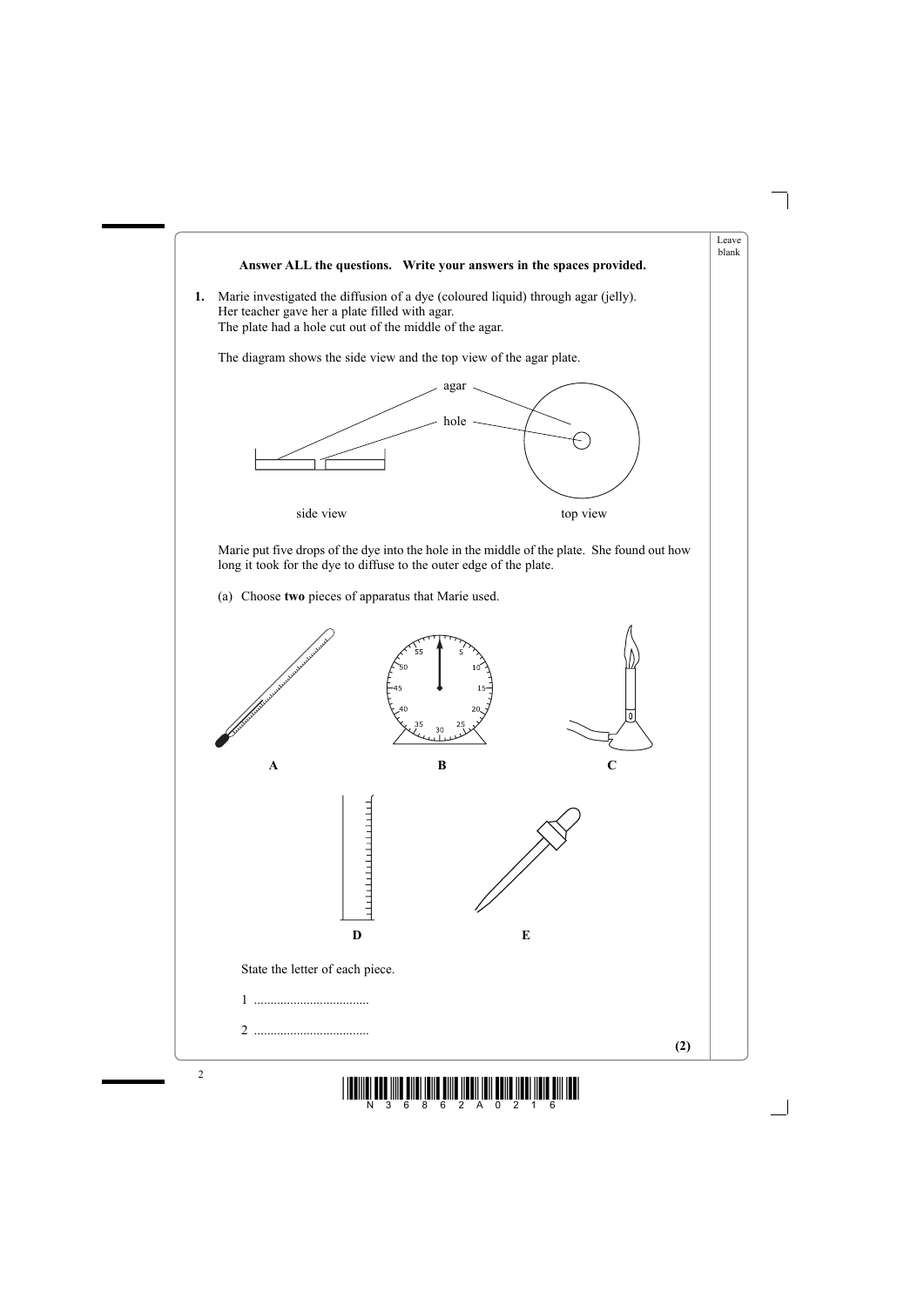

|                                                                                                          | Leave |
|----------------------------------------------------------------------------------------------------------|-------|
| (b) Marie wore plastic gloves when putting the drops of dye into the hole in the middle<br>of the plate. | blank |
| Complete the sentence with the correct word from the list                                                |       |
| reliable<br>safe<br>accurate                                                                             |       |
| (1)                                                                                                      |       |
| (c) What would happen if Marie had used a dye with a higher concentration?                               |       |
| The rate of diffusion would                                                                              |       |
| be faster<br>$\times$                                                                                    |       |
| stay the same<br>$\times$                                                                                |       |
| be slower<br>$\boxtimes$<br>(1)                                                                          | Q1    |
| (Total 4 marks)                                                                                          |       |
|                                                                                                          |       |
|                                                                                                          |       |
|                                                                                                          |       |
|                                                                                                          |       |
|                                                                                                          |       |
|                                                                                                          |       |
|                                                                                                          |       |
|                                                                                                          |       |
|                                                                                                          |       |
|                                                                                                          |       |
|                                                                                                          |       |
|                                                                                                          |       |

 $\overline{\mathbb{F}}$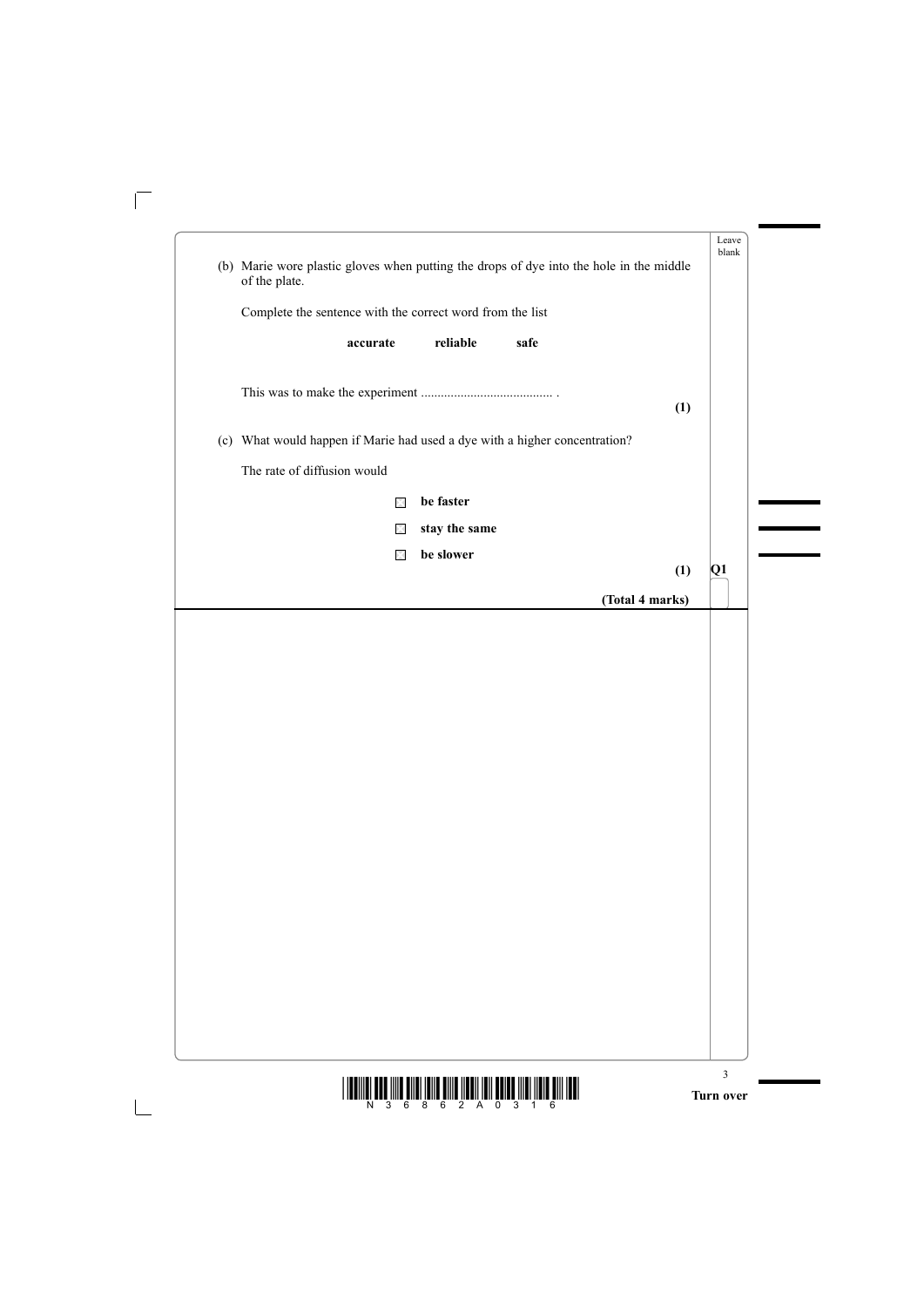**BLANK PAGE** 

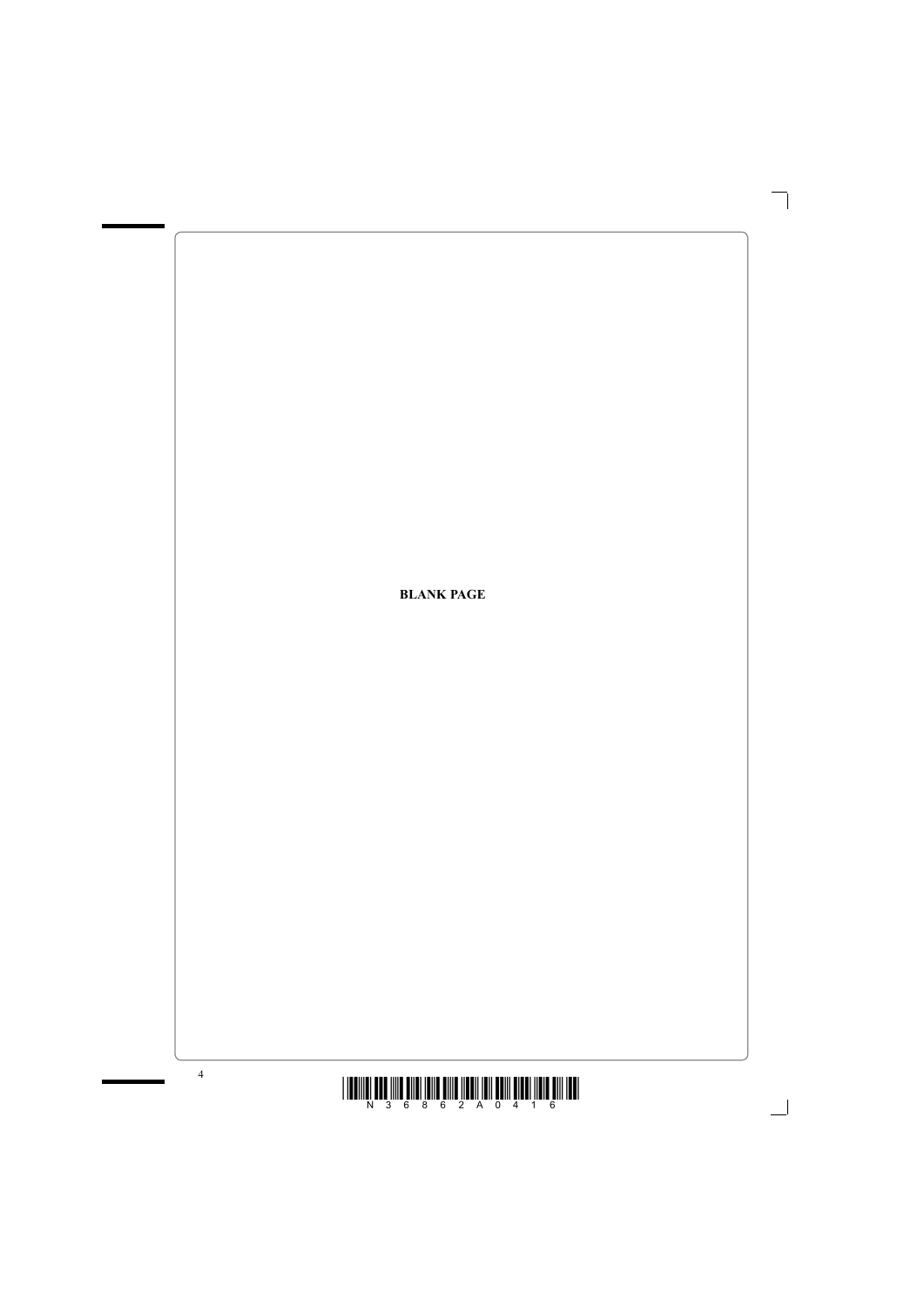

| Sunil wants to test some foods.                                                                       |        |         |        |                 |    |
|-------------------------------------------------------------------------------------------------------|--------|---------|--------|-----------------|----|
| (a) He has the following reagents available.                                                          |        |         |        |                 |    |
| <b>Benedict's</b>                                                                                     | biuret | ethanol | iodine |                 |    |
| Choose the reagent he should use to test for                                                          |        |         |        |                 |    |
| (i)                                                                                                   |        |         |        |                 |    |
|                                                                                                       |        |         |        | (1)             |    |
|                                                                                                       |        |         |        | (1)             |    |
| (b) Put a cross $(\mathbb{X})$ in the correct box to show the colour of the reagent at the end of the |        |         |        |                 |    |
| test                                                                                                  |        |         |        |                 |    |
| if the result is <b>positive</b> for starch<br>(i)                                                    |        |         |        |                 |    |
| yellow<br>$\times$<br>${\bf A}$                                                                       |        |         |        |                 |    |
| red<br>B<br>X                                                                                         |        |         |        |                 |    |
| $\mathbf C$<br>orange<br>$\times$                                                                     |        |         |        |                 |    |
| D<br>green<br>$\times$                                                                                |        |         |        |                 |    |
| blue-black<br>E<br>$\times$                                                                           |        |         |        | (1)             |    |
| (ii) if the result is <b>negative</b> for glucose                                                     |        |         |        |                 |    |
| blue<br>$\mathbf{A}$<br>$\times$                                                                      |        |         |        |                 |    |
| B<br>$\times$<br>green                                                                                |        |         |        |                 |    |
| orange<br>$\mathbf C$<br>$\times$                                                                     |        |         |        |                 |    |
| red<br>D<br>$\times$                                                                                  |        |         |        |                 |    |
| yellow<br>$\bf{E}$<br>$\times$                                                                        |        |         |        |                 |    |
|                                                                                                       |        |         |        | (1)             | Q2 |
|                                                                                                       |        |         |        | (Total 4 marks) |    |
|                                                                                                       |        |         |        |                 |    |

 $\overline{\Box}$ 

 $\overline{\phantom{a}}$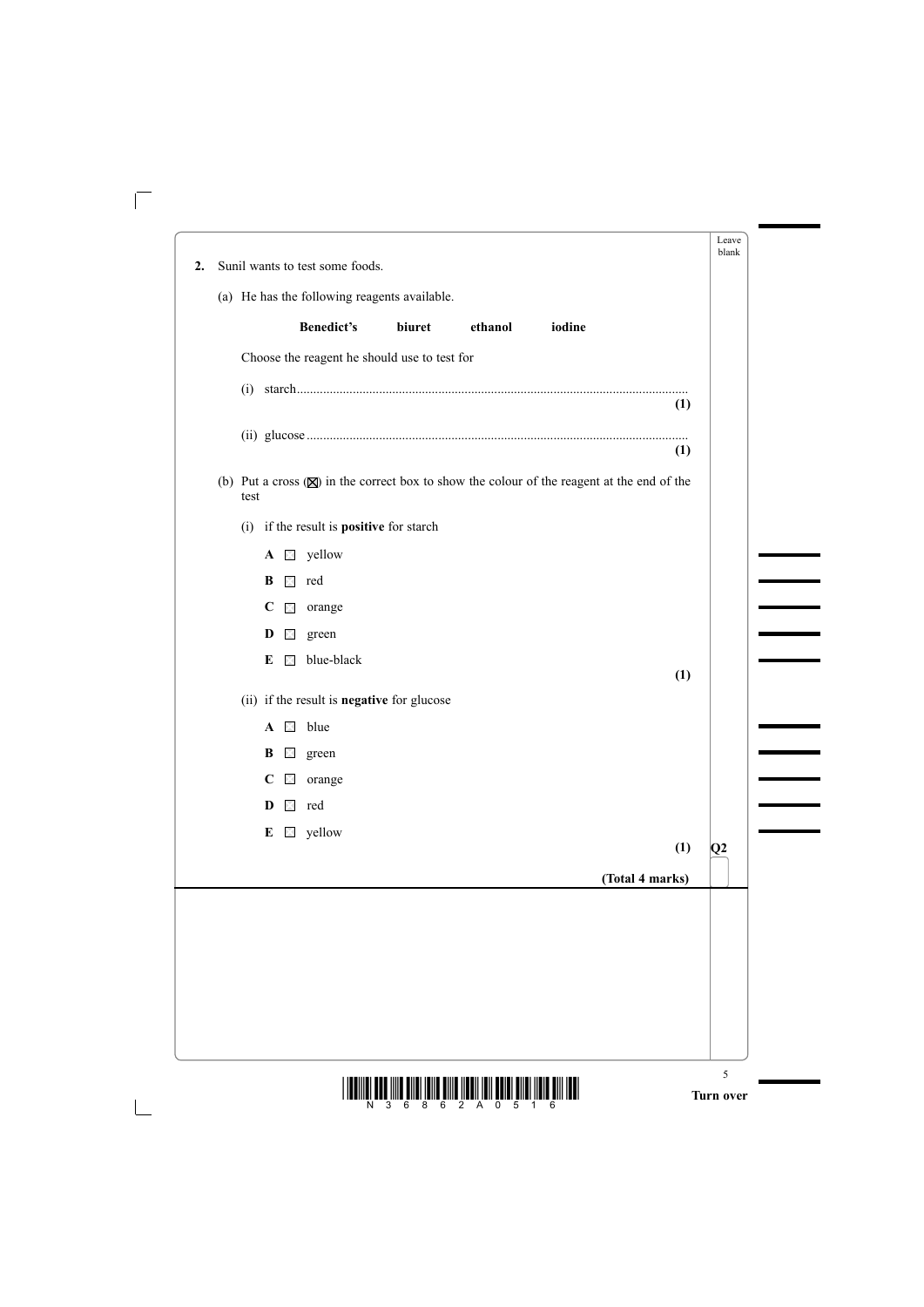

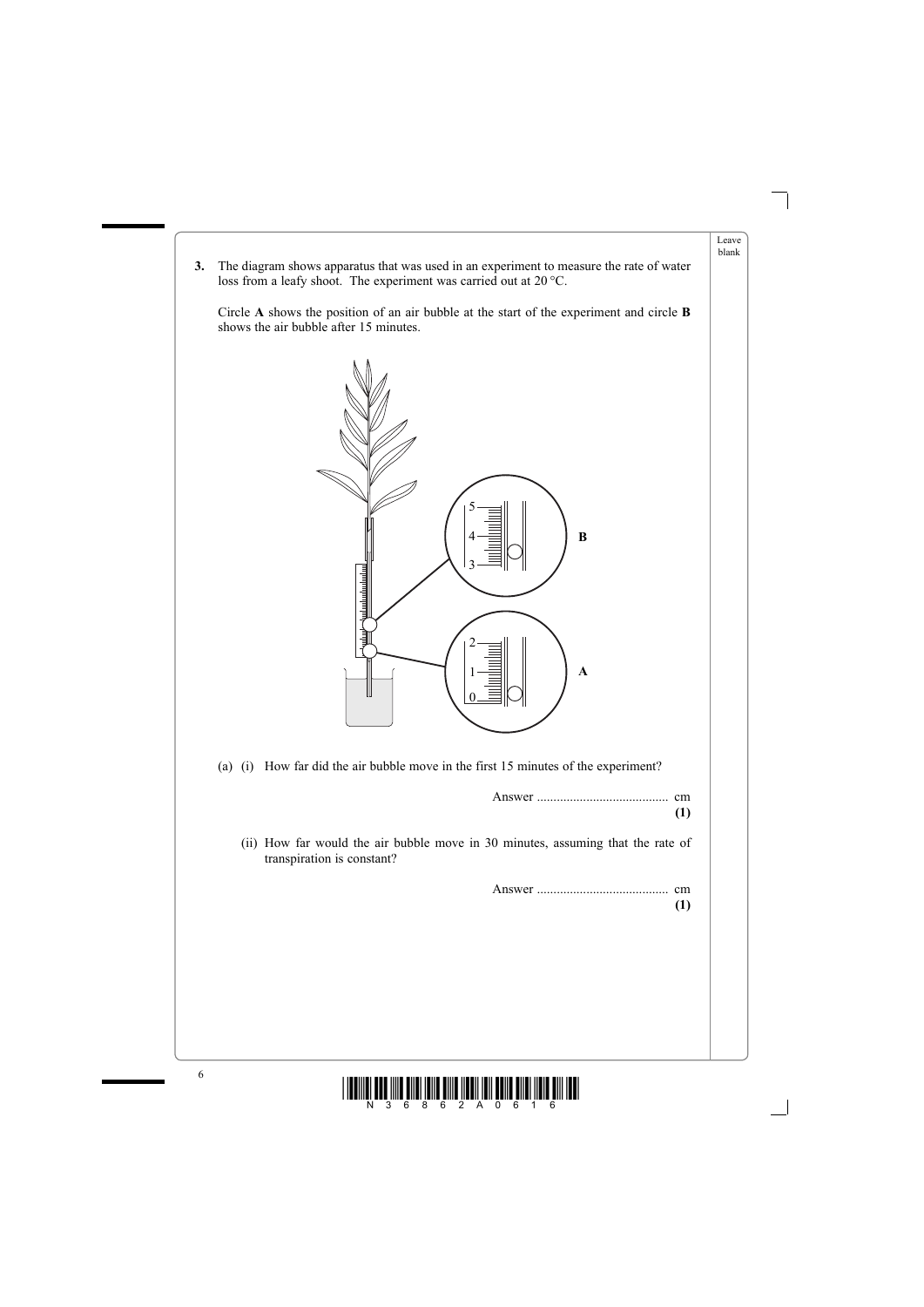|                                                                                                                          | Leave<br>blank |
|--------------------------------------------------------------------------------------------------------------------------|----------------|
| (b) Describe and explain how the results would differ if the experiment was carried<br>out at 30 °C instead of at 20 °C. |                |
|                                                                                                                          |                |
|                                                                                                                          |                |
| .                                                                                                                        |                |
|                                                                                                                          |                |
| (2)                                                                                                                      |                |
| (c) Name two factors, other than temperature, that affect the rate of water loss from<br>plants.                         |                |
| $\mathbf{1}$                                                                                                             |                |
| $\overline{2}$<br>(2)                                                                                                    | Q3             |
| (Total 6 marks)                                                                                                          |                |
|                                                                                                                          |                |
|                                                                                                                          |                |
|                                                                                                                          |                |
|                                                                                                                          |                |
|                                                                                                                          |                |
|                                                                                                                          |                |
|                                                                                                                          |                |
|                                                                                                                          |                |
|                                                                                                                          |                |
|                                                                                                                          |                |
|                                                                                                                          |                |

 $\overline{\phantom{a}}$ 

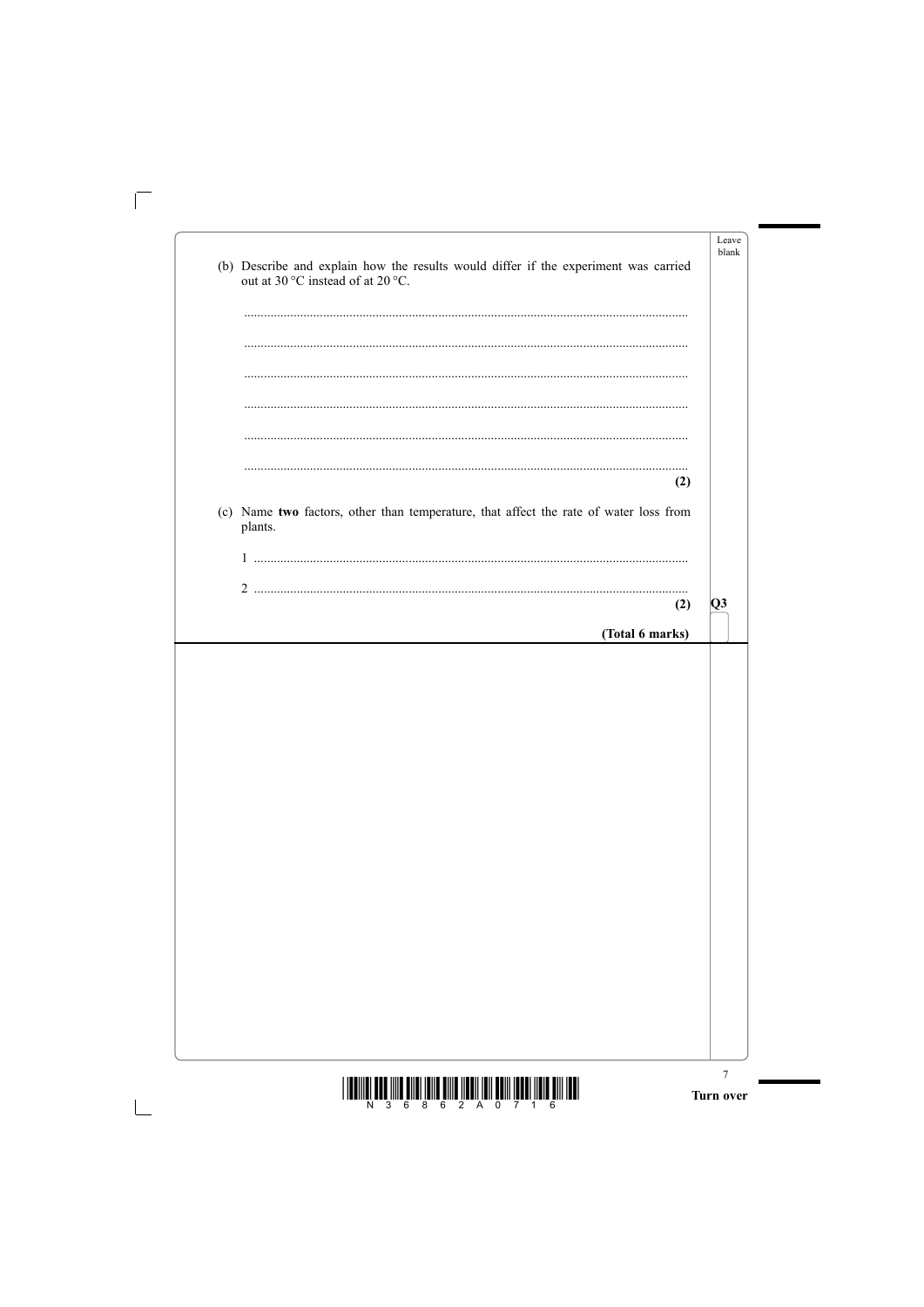



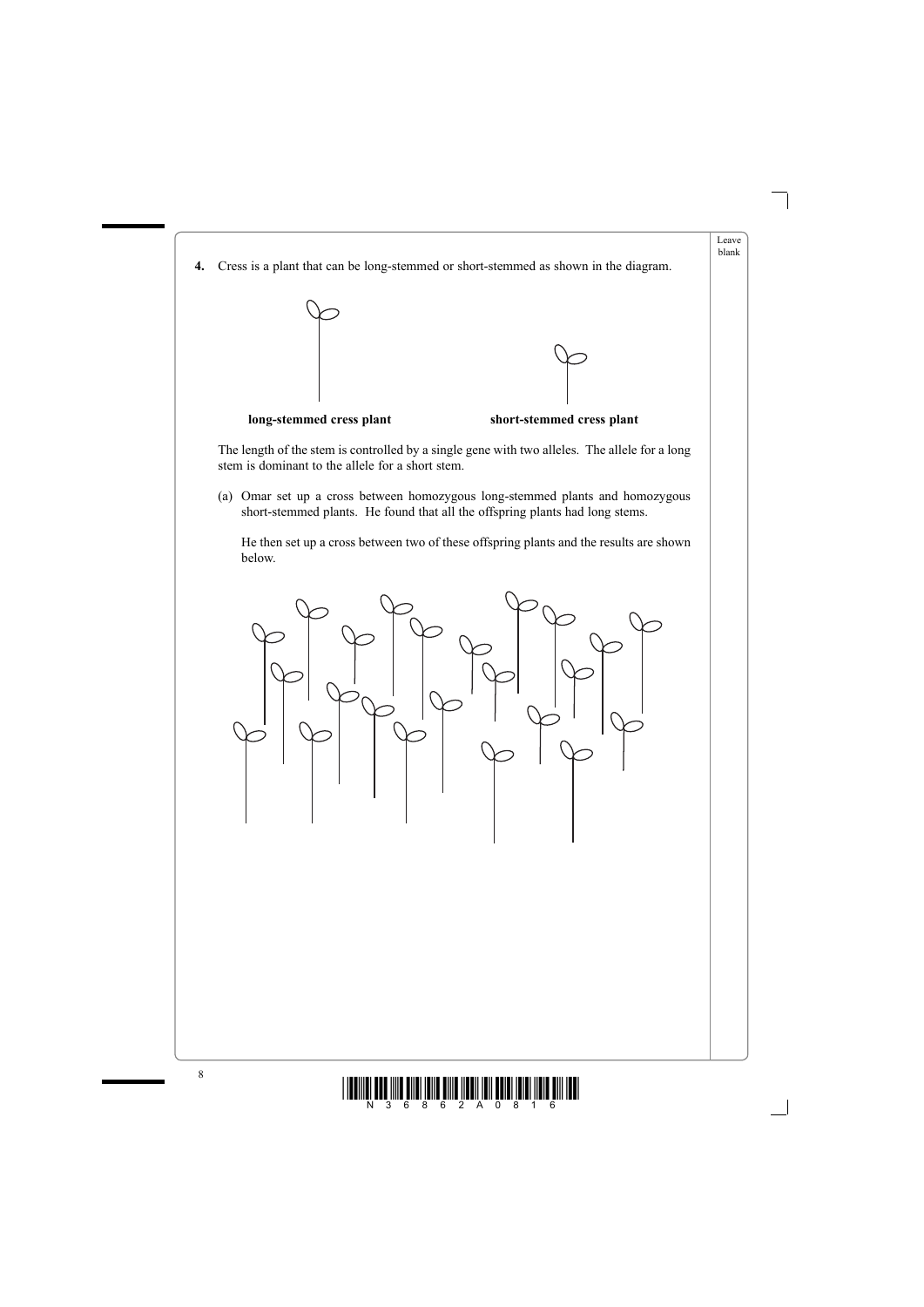

| Type of cress plant | Tally of type of cress plant                                                                                                                                                                                                  | <b>Number of cress plants</b> |     |
|---------------------|-------------------------------------------------------------------------------------------------------------------------------------------------------------------------------------------------------------------------------|-------------------------------|-----|
| Long-stemmed        |                                                                                                                                                                                                                               |                               |     |
| Short-stemmed       |                                                                                                                                                                                                                               |                               |     |
|                     |                                                                                                                                                                                                                               |                               | (3) |
|                     |                                                                                                                                                                                                                               |                               |     |
|                     |                                                                                                                                                                                                                               |                               | (1) |
|                     | (b) Omar left the cress plants close to light coming through a window. He noticed that<br>something happened to them after a few hours.<br>In the space below, draw what one of the plants would look like after a few hours. |                               |     |
|                     |                                                                                                                                                                                                                               |                               |     |
|                     | light<br>coming<br>through<br>window                                                                                                                                                                                          |                               |     |
|                     | plant before it<br>was placed at<br>the window                                                                                                                                                                                | plant after a<br>few hours    |     |

 $\sqrt{\phantom{a}}$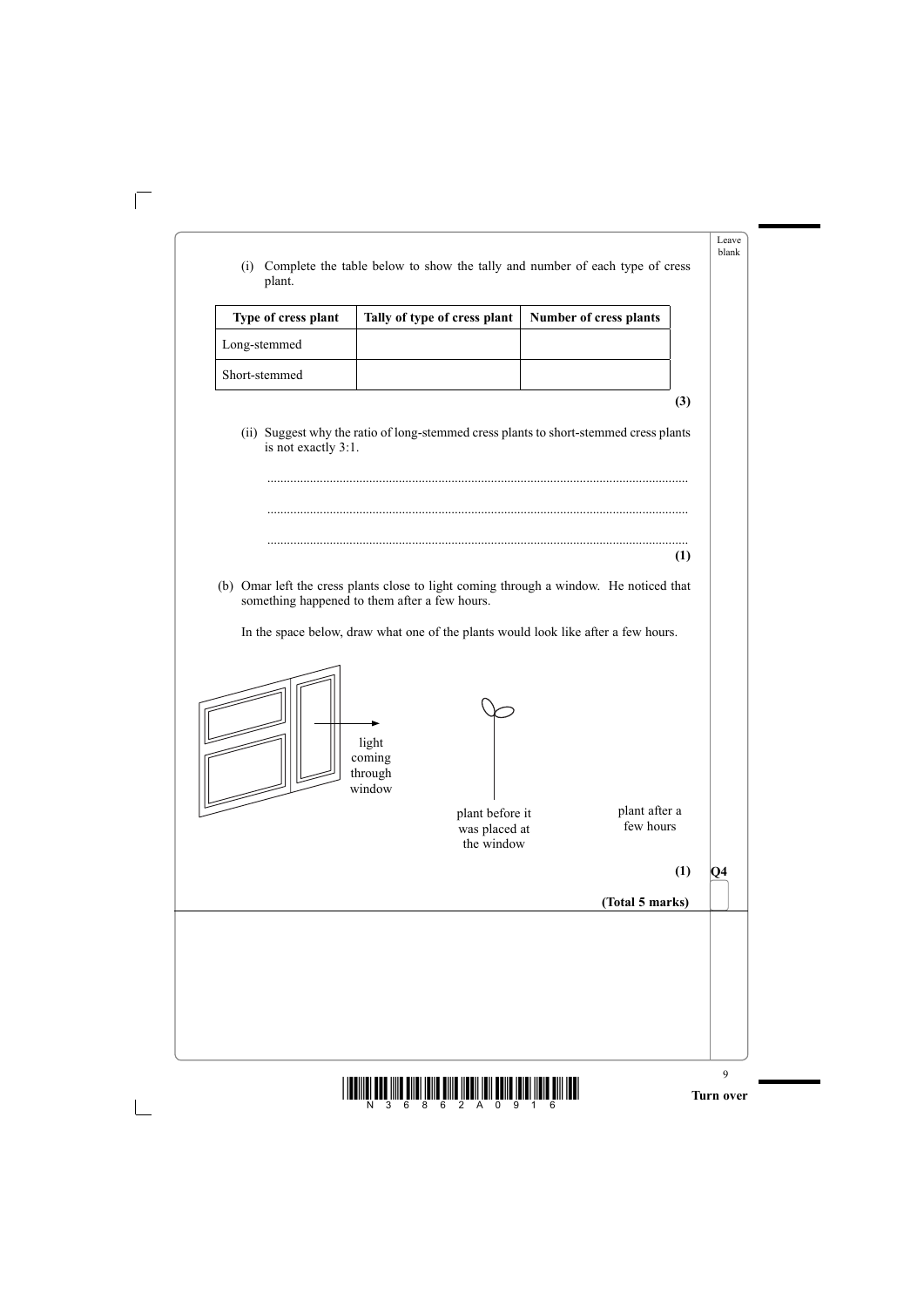Leave blank



**5.** Neil investigated how breathing rate is affected by the length of time spent doing exercise. He used five of his friends. He measured the breathing rate of each friend at rest. He then measured the breathing rates after they had completed 2 minutes, 4 minutes, 6 minutes, 8 minutes, 10 minutes and 12 minutes of exercise.

 He then calculated the average breathing rate of the five friends at rest and after they had completed 2 minutes, 4 minutes, 6 minutes, 8 minutes, 10 minutes and 12 minutes of exercise.

The averages he calculated are shown in the table below.

| Length of time of exercise<br>in minutes | <b>Average breathing rate</b><br>in breaths per minute |
|------------------------------------------|--------------------------------------------------------|
|                                          | 12                                                     |
| 2                                        | 15                                                     |
|                                          | 18                                                     |
| 6                                        | 21                                                     |
| 8                                        | 23                                                     |
| 10                                       | 25                                                     |
| 12                                       | 26                                                     |

 (a) Plot a graph on the grid below to show how breathing rate changes with the length of time spent doing exercise. Use a ruler to join the points with straight lines.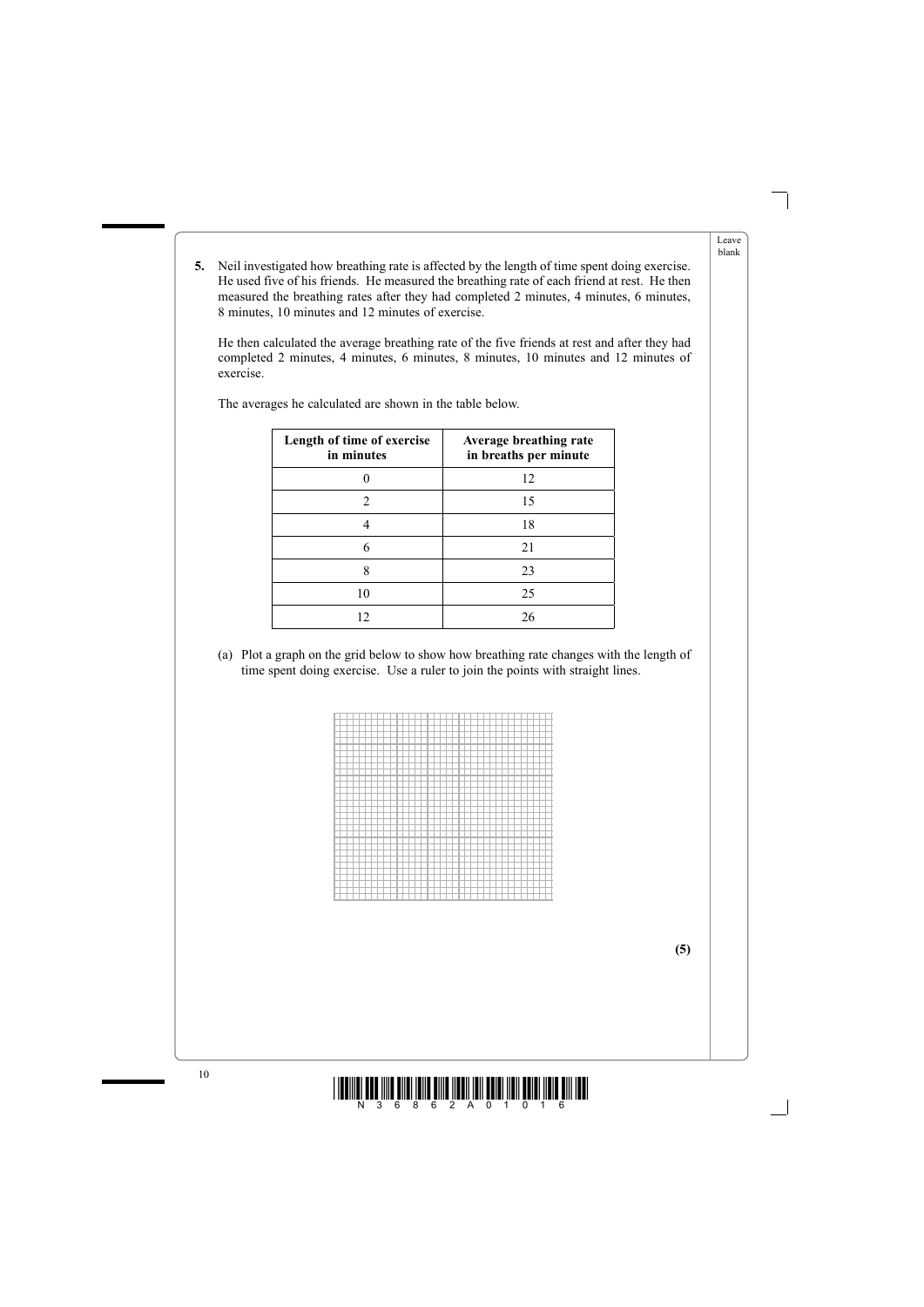|     |                                                                                                      | (2) |
|-----|------------------------------------------------------------------------------------------------------|-----|
|     | (ii) Explain the relationship between breathing rate and the length of time spent<br>doing exercise. |     |
|     |                                                                                                      |     |
|     |                                                                                                      |     |
|     |                                                                                                      |     |
|     |                                                                                                      |     |
|     |                                                                                                      |     |
|     |                                                                                                      | (3) |
| (c) | Suggest one way in which Neil could make his results more reliable.                                  |     |
|     |                                                                                                      |     |
|     |                                                                                                      | (1) |
|     | (Total 11 marks)                                                                                     |     |
|     |                                                                                                      |     |

 $\Box$ 

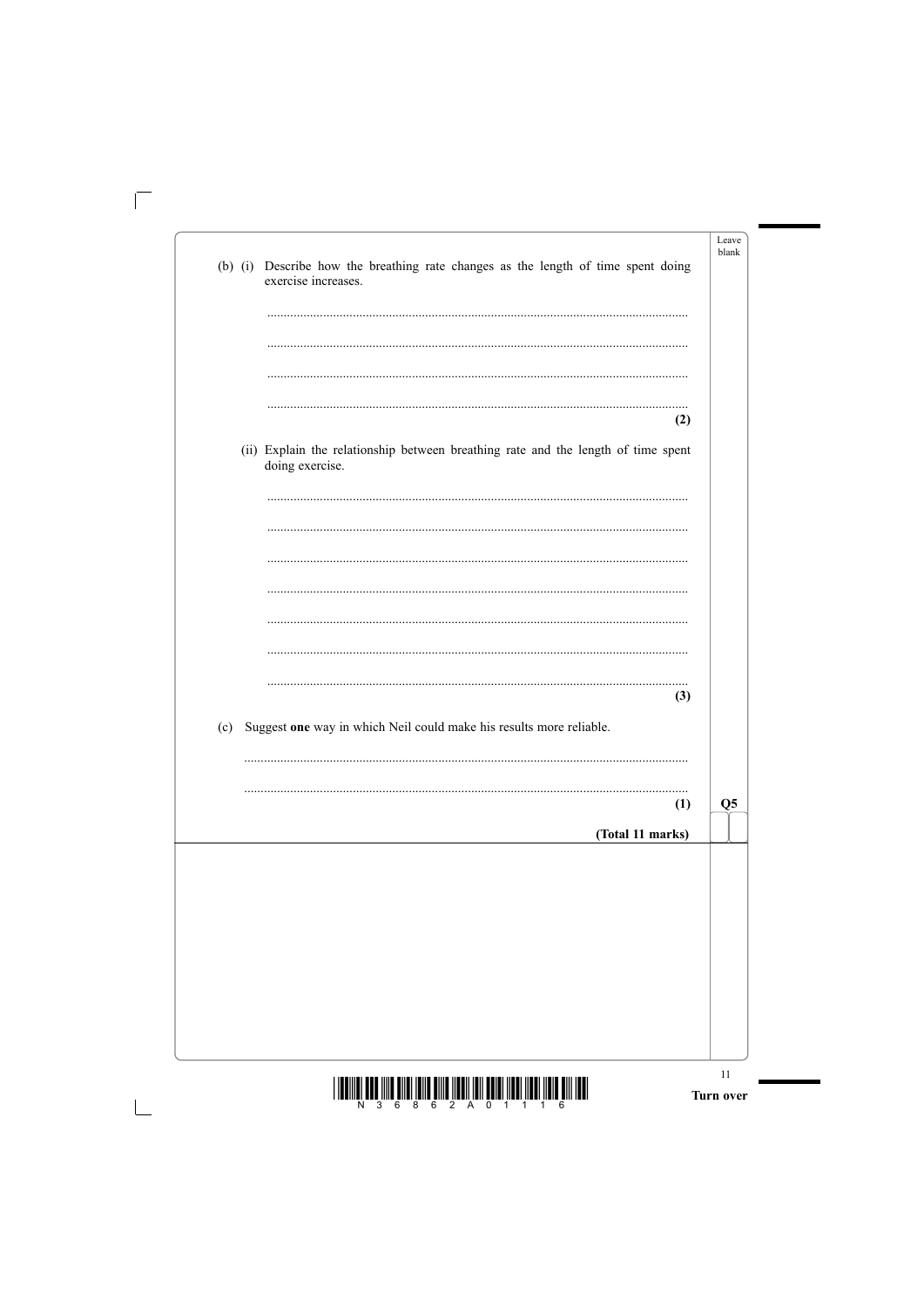



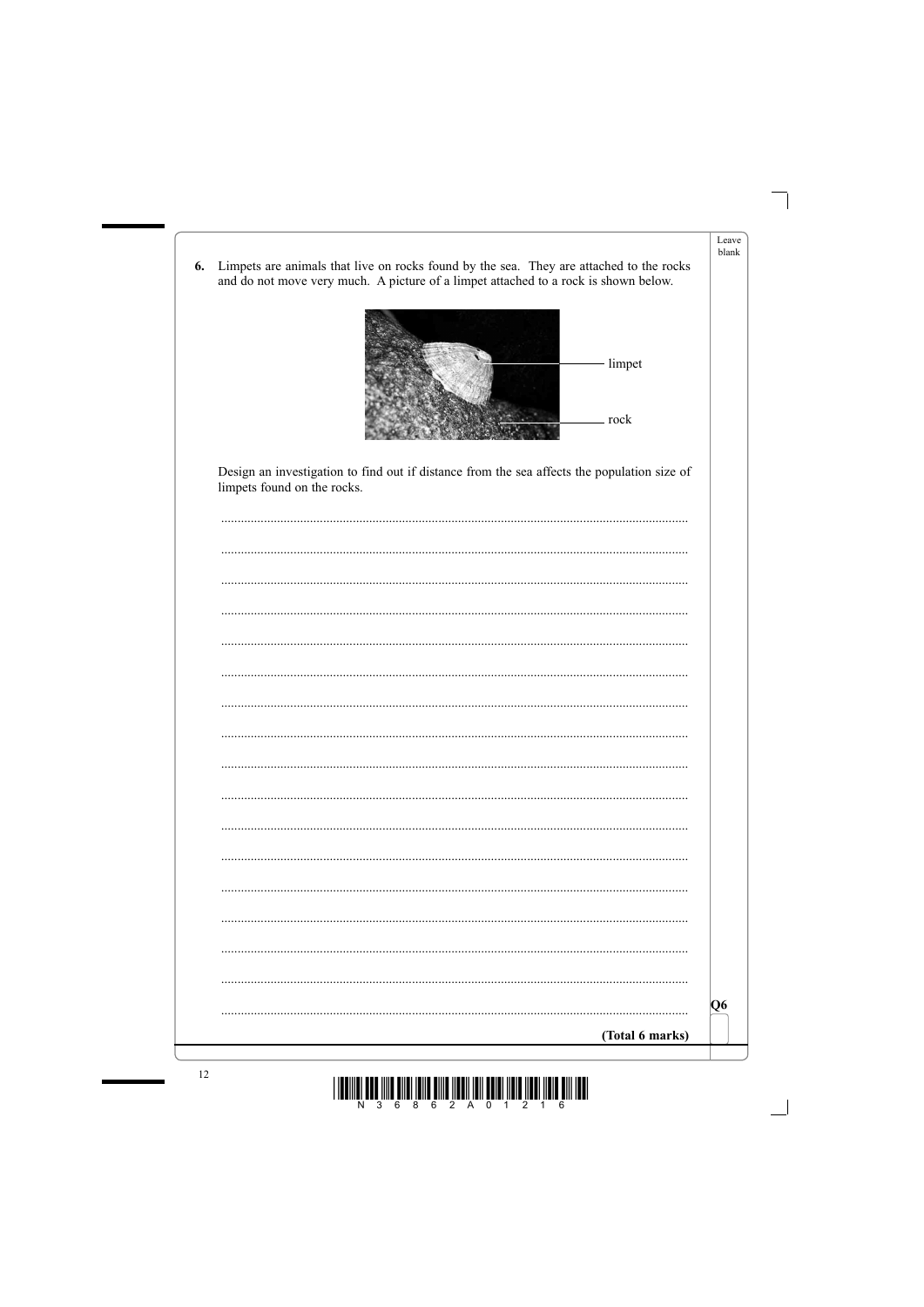

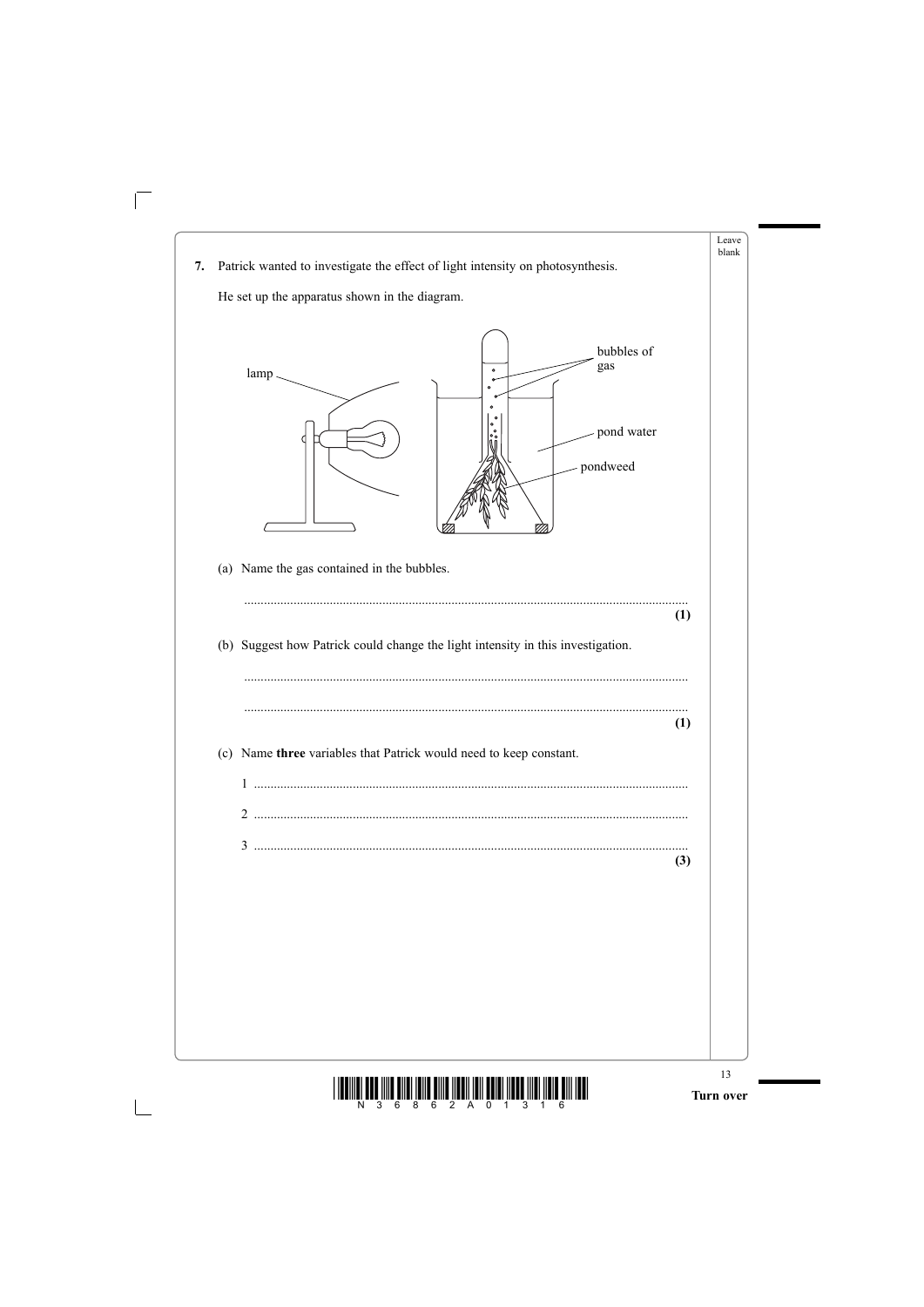



 $\overline{\phantom{a}}$ 

| (d) Patrick counted the number of bubbles of gas released in one minute at low, medium<br>and high light intensities. He did the experiment three times at each light intensity<br>and calculated an average. He forgot to calculate the average result for the medium<br>light intensity. He wrote his results as shown below. |
|---------------------------------------------------------------------------------------------------------------------------------------------------------------------------------------------------------------------------------------------------------------------------------------------------------------------------------|
| first time 10 bubbles<br>second time 12 bubbles<br>third time 11 bubbles<br>Low                                                                                                                                                                                                                                                 |
| Average 11 bubbles                                                                                                                                                                                                                                                                                                              |
| first time 37 bubbles second time 51 bubbles<br>third time 50 bubbles<br>High                                                                                                                                                                                                                                                   |
| Average 46 bubbles                                                                                                                                                                                                                                                                                                              |
| Medium<br>first time 33 bubbles second time 29 bubbles<br>third time 28 bubbles                                                                                                                                                                                                                                                 |
| Calculate the average result for the medium light intensity.<br>(i)                                                                                                                                                                                                                                                             |
| (1)                                                                                                                                                                                                                                                                                                                             |
| (ii) In the space below draw a suitable table and use it to show Patrick's results.                                                                                                                                                                                                                                             |
|                                                                                                                                                                                                                                                                                                                                 |
|                                                                                                                                                                                                                                                                                                                                 |
|                                                                                                                                                                                                                                                                                                                                 |
|                                                                                                                                                                                                                                                                                                                                 |
|                                                                                                                                                                                                                                                                                                                                 |
|                                                                                                                                                                                                                                                                                                                                 |
|                                                                                                                                                                                                                                                                                                                                 |
|                                                                                                                                                                                                                                                                                                                                 |
|                                                                                                                                                                                                                                                                                                                                 |
|                                                                                                                                                                                                                                                                                                                                 |
|                                                                                                                                                                                                                                                                                                                                 |
|                                                                                                                                                                                                                                                                                                                                 |
| (4)                                                                                                                                                                                                                                                                                                                             |
| (iii) Which result in the table is anomalous?                                                                                                                                                                                                                                                                                   |
| (1)                                                                                                                                                                                                                                                                                                                             |

 $\blacksquare$ 

 $\blacksquare$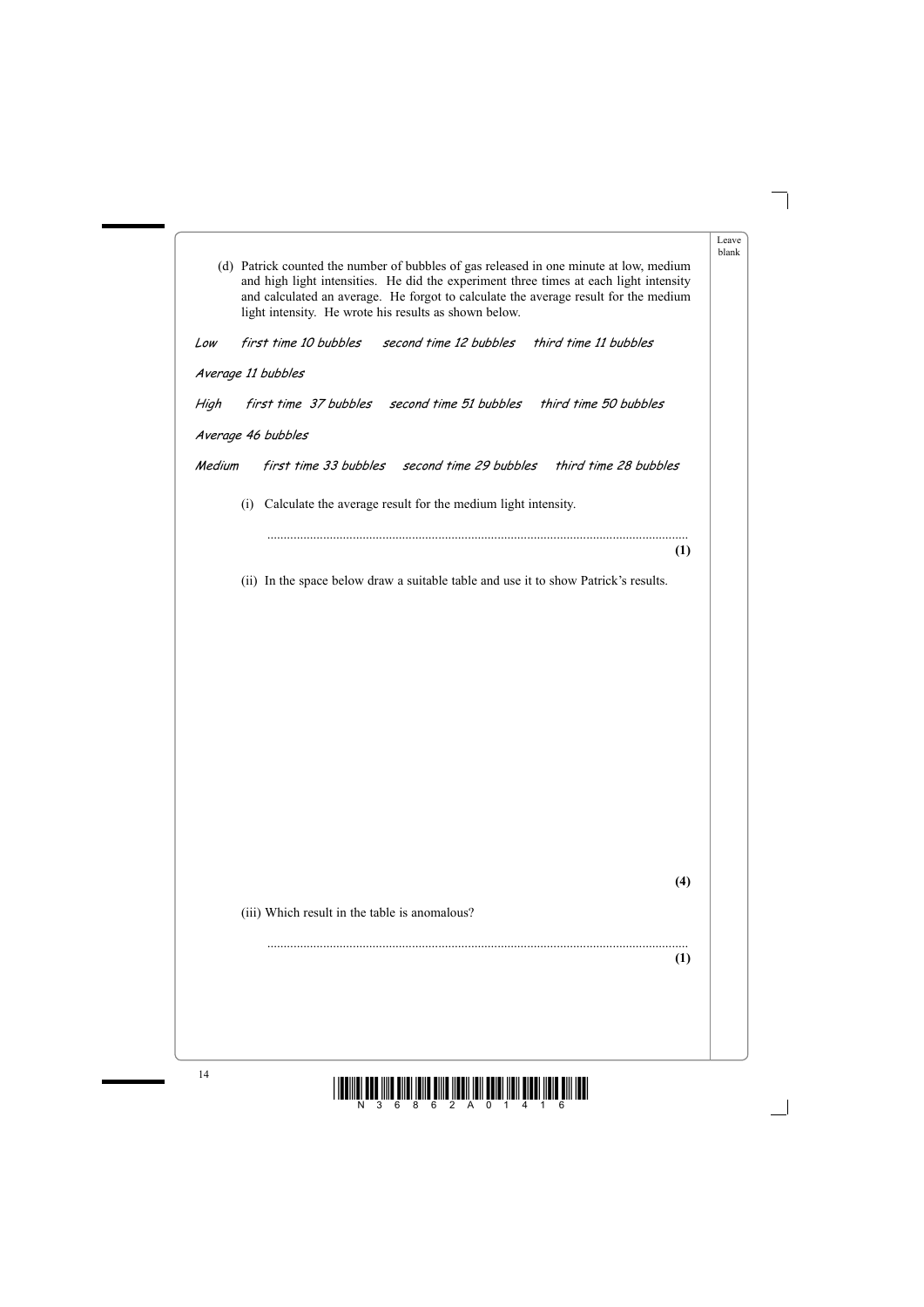|                                                                                                                                                                       | Leave<br>blank |
|-----------------------------------------------------------------------------------------------------------------------------------------------------------------------|----------------|
| (e) Describe and explain the effect of light intensity on the numbers of bubbles of gas<br>produced in Patrick's experiment.                                          |                |
|                                                                                                                                                                       |                |
|                                                                                                                                                                       |                |
|                                                                                                                                                                       |                |
|                                                                                                                                                                       |                |
|                                                                                                                                                                       |                |
|                                                                                                                                                                       |                |
|                                                                                                                                                                       |                |
| (2)                                                                                                                                                                   |                |
| (f) Patrick measured the rate of gas production by counting the bubbles released in a<br>minute. Suggest a more accurate way of measuring the rate of gas production. |                |
|                                                                                                                                                                       |                |
|                                                                                                                                                                       |                |
|                                                                                                                                                                       |                |
|                                                                                                                                                                       |                |
| (1)                                                                                                                                                                   | Q7             |
| (Total 14 marks)                                                                                                                                                      |                |
| <b>TOTAL FOR PAPER: 50 MARKS</b>                                                                                                                                      |                |
| <b>END</b>                                                                                                                                                            |                |
|                                                                                                                                                                       |                |
|                                                                                                                                                                       |                |
|                                                                                                                                                                       |                |
|                                                                                                                                                                       |                |
|                                                                                                                                                                       |                |
|                                                                                                                                                                       |                |
|                                                                                                                                                                       |                |
|                                                                                                                                                                       |                |
|                                                                                                                                                                       |                |
|                                                                                                                                                                       |                |
|                                                                                                                                                                       |                |

 $\overline{\phantom{a}}$